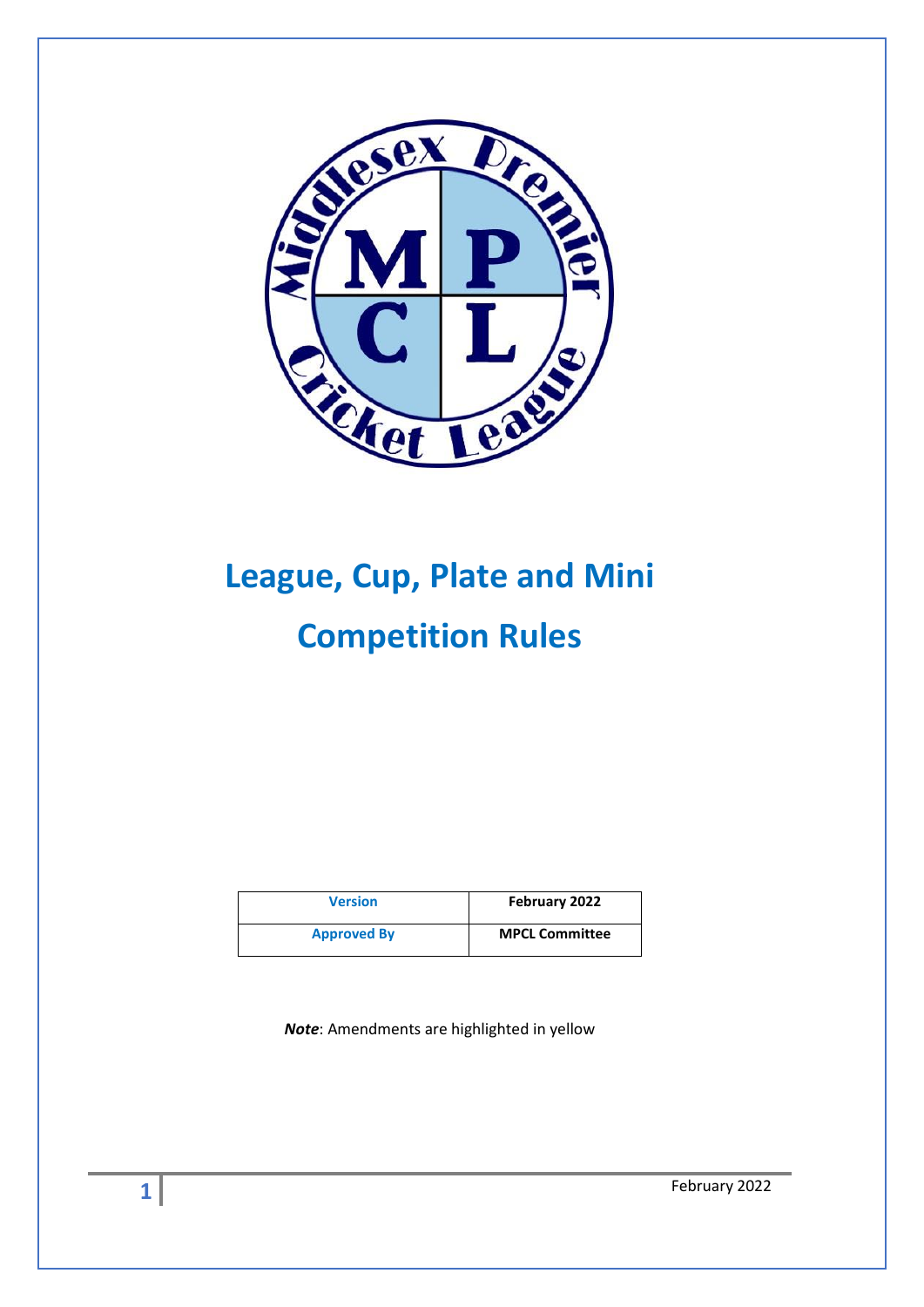# 1 Table of Contents

| 1.1          |  |  |
|--------------|--|--|
| 1.2          |  |  |
|              |  |  |
| $\mathbf{2}$ |  |  |
|              |  |  |
|              |  |  |
|              |  |  |

February 2022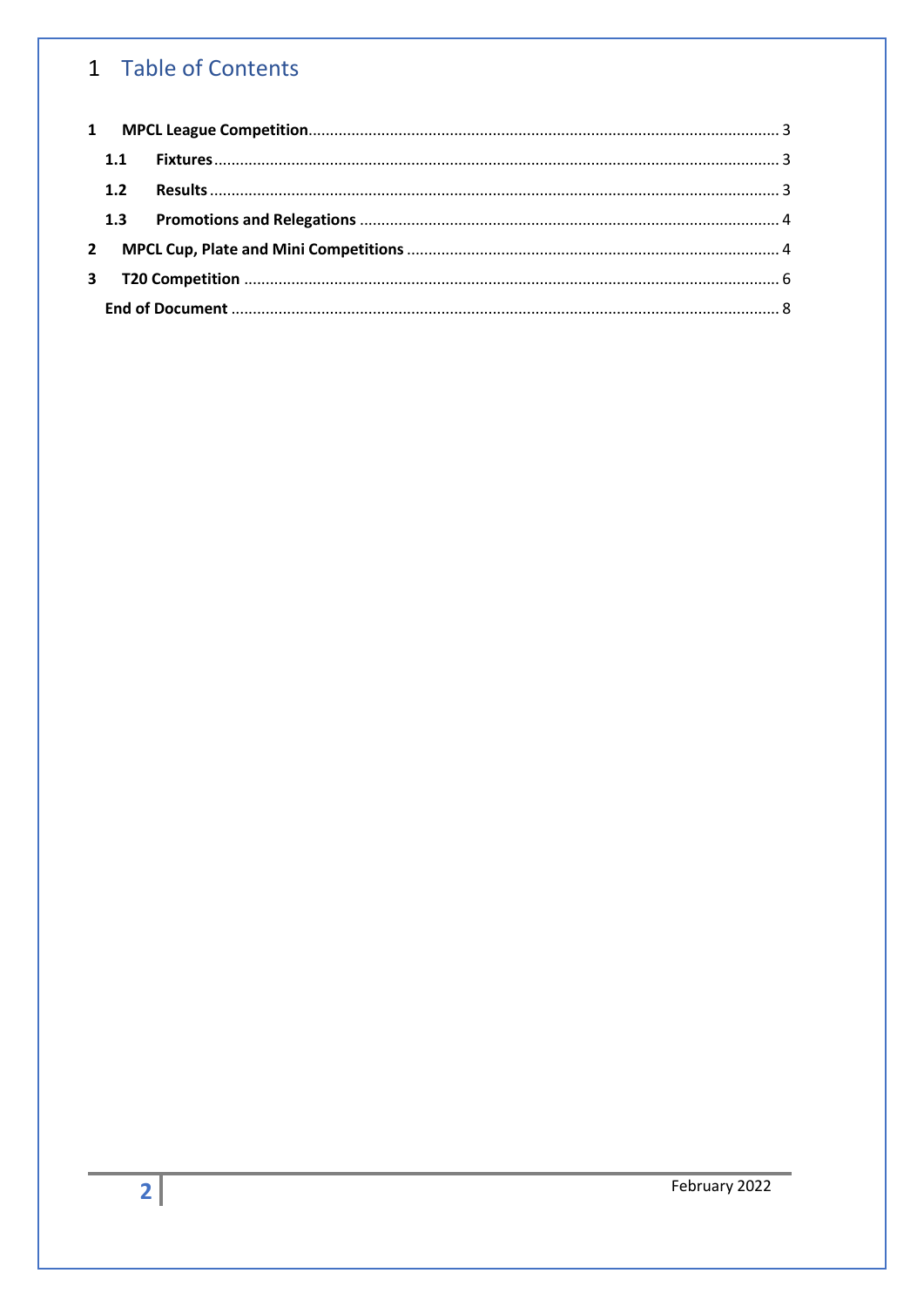## <span id="page-2-0"></span>**1 MPCL League Competition**

#### <span id="page-2-1"></span>**1.1 Fixtures**

- A. The maximum length of an innings shall be forty-six ball overs per team. The minimum length of an innings in a weather affected match shall be 25 overs per side, this to be decided before the start of the game. Once the game has started reductions in overs can only be done if both captains agree. 2 overs to be deducted for every 8 mins & umpire must be notified.
- B. No player shall bowl more than eight overs.
- C. In the event of a bowler breaking down and being unable to complete an over, the remaining balls will be bowled by another bowler who does not contravene (B). Such part of an over will count as a full over in so far as each bowler's limit is concerned.

Each club in the MPCL shall play each other on a home and away basis in their respective division. The fixtures will be arranged by the Divisional Secretaries. The first named club shall be the home club. All league fixtures shall be completed on or before the first Sunday in September without exception.

#### <span id="page-2-2"></span>**1.2 Results**

The method of awarding points shall be as follows:

| Win       | <b>20 Points</b>                      |
|-----------|---------------------------------------|
| Tie:      | 5 Points + Batting and Bowling Points |
| Abandoned | <b>13 Points</b>                      |

#### **Batting Points**

| <b>Runs</b> | <b>Points</b> |
|-------------|---------------|
| 40          |               |
| 80          | 2             |
| 120         | 3             |
| 160         |               |
| 200         |               |

#### **Bowling Points**

| <b>Wickets</b> | <b>Points</b> |
|----------------|---------------|
|                |               |
|                |               |
|                |               |
| ο              |               |
| 10             |               |

In the event of match being cancelled or abandoned due to weather, each shall receive 13 points. Where side batting second has received 25 overs or more shall receive 9 points plus any gained points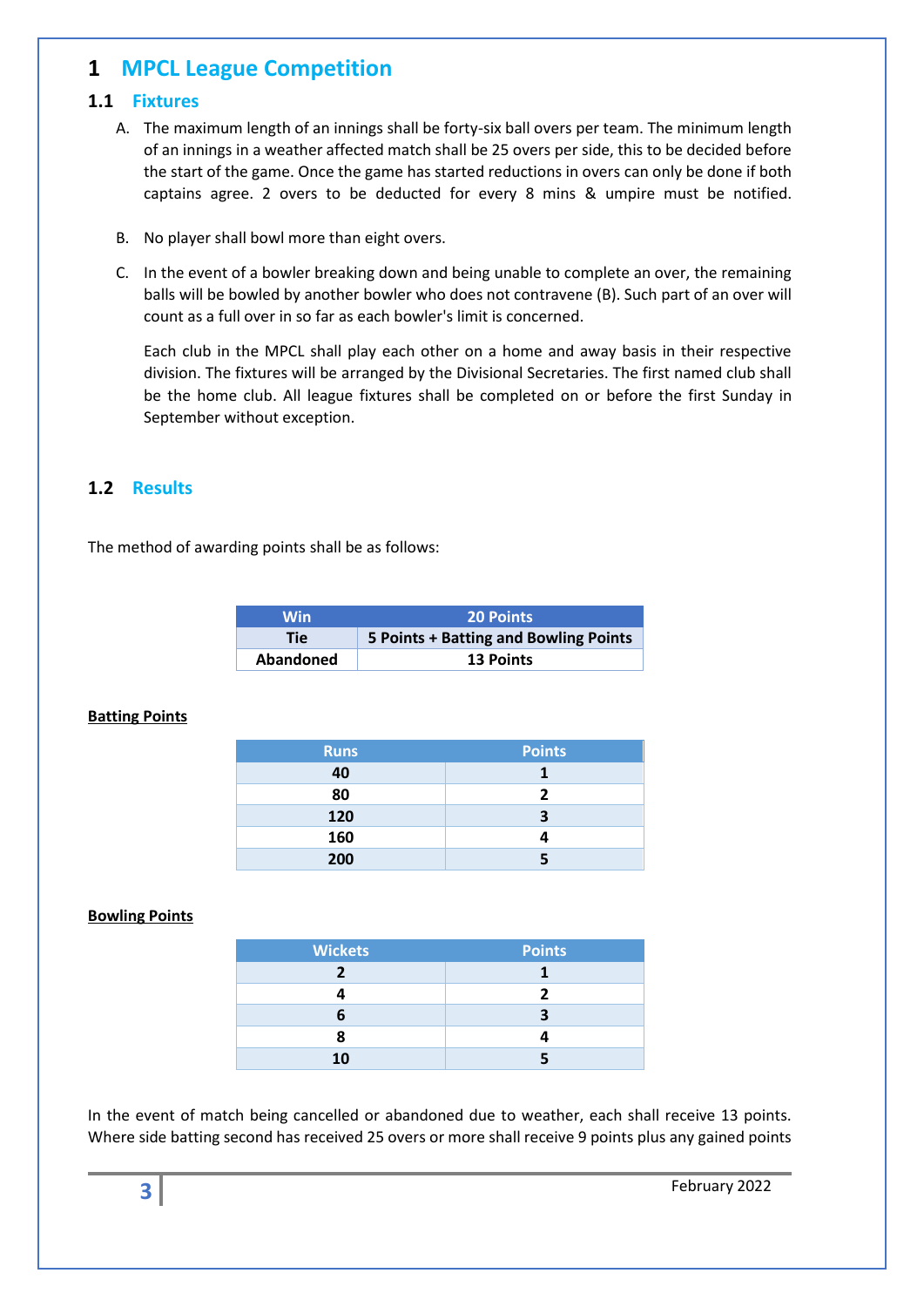(Batting & Bowling). In the event of side failing to honor a fixture, their opponents will be adjudged to have won, being awarded 20 points and 7 points deducted from the offending team.

When a side does not have its full complement of 11 players, it is deemed to be all out when their last wicket falls and consequently 5 bowling points are awarded to the fielding side. Full bowling points are also awarded to the fielding side if a side declares its innings closed before the required number of overs are completed.

If any teams drop out from the league during the season, any points gained by the other clubs while playing against the team in that division will be subtracted from the points table. If a club leaves the league after 30th July, then the clubs in their non-played fixtures shall be awarded 20 points.

#### <span id="page-3-0"></span>**1.3 Promotions and Relegations**

- A. The winner of any division shall be the side with the most points on the completion of the league games. In the event of more than one side with the same number of points, the winner shall be the side with the greatest number of wins. In the event of the sides remaining equal, the winner shall be the side with the least number of losses. In the event of the sides remaining equal, the winner shall be the side with the highest batting run rate per over for the whole season.
- B. Question of relegation and promotion shall be decided on the same basis.
- C. Promotion and relegation shall operate between divisions. Two highest placed clubs from First XI Division 2, 3, 4 & 5 division shall be promoted to complete in the next higher division in the following season. Similarly, the two lowest placed clubs in First XI division 1, 2, 3 & 4 shall be relegated to Division 2, 3, 4, & 5.

Two highest placed clubs from Second XI Division 2 shall be promoted to complete in the next higher division in the following season. Similarly, the two lowest placed clubs in Second XI division 1 shall be relegated to Division 2.

D. The relegated clubs shall hold the position of the promoted clubs in the eventuality of minor restructuring.

## <span id="page-3-1"></span>**2 MPCL Cup, Plate and Mini Competitions**

**1.** The maximum length of an innings shall be forty-five six-ball overs. The minimum length of an innings in a weather affected match shall be 25 overs per side, this to be decided before the start of the game. Once the game has started reductions in overs can only be done if both captains agree. 2 overs to be deducted for every 8 mins. The umpire must be notified. No player shall bowl more than nine overs.

In the event of a bowler breaking down and being unable to complete an over, the remaining balls will be bowled by another bowler who does not contravene maximum limit above). Such part of an over will count as a full over in so far as each bowler's limit is concerned.

- **2.** The side that scores the most runs shall be the winners.
- **3.** If the scores are level, the side that lost the least wickets shall be the winners.
- **4.** If still equal, the winner shall be the side with the higher scoring rate over the first TWENTY overs of its innings.
- **5.** If still equal, the winner will be the side losing the least number of wickets in the first TWENTY overs of its innings.
- **6.** If still equal, the winner shall be the side with the higher scoring rate over the first TEN overs

February 2022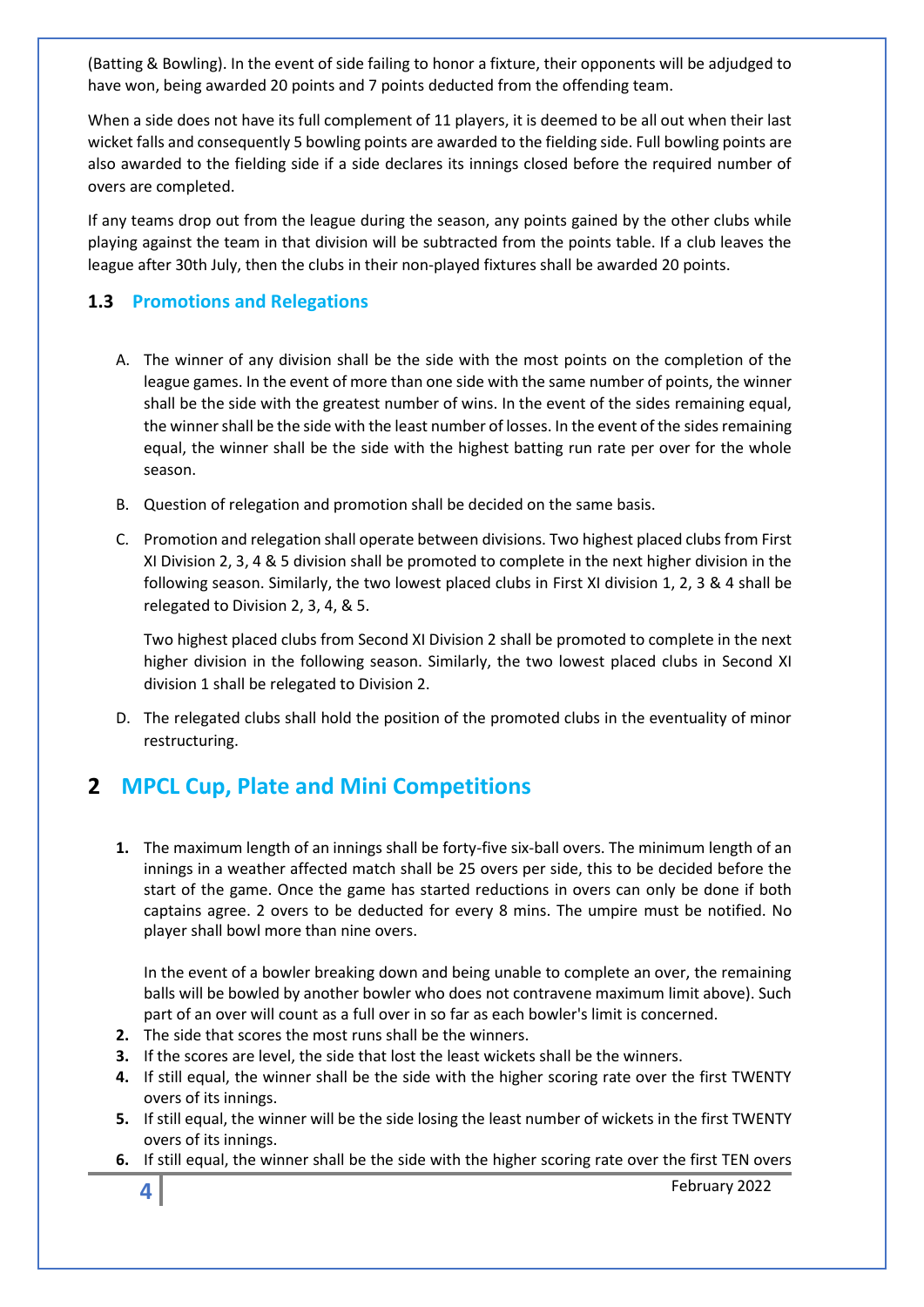of its innings.

- **7.** If still equal, the winner will be the side losing the least number of wickets in the first TEN overs of its innings.
- **8.** If still equal, the winner shall be the side with the higher scoring rate over the first NINE overs of its innings. If still equal, the first EIGHT overs etc. If still equal, the captains will toss a coin to decide the winners in the presence of an independent umpires or the committee.
- **9.** In the event of bad weather or bad light curtailing the match to which regulation 2 does not apply, and if the side batting second has received 25 overs, the winner shall be the side with the highest overall scoring rate. If equal, the rate of the side batting second shall be calculated from the end of the penultimate over, and so on. In the event either side being all out in less than its full quota of overs, the calculation of its average run rate shall be based on the full quota of overs to which it would have been entitled and not the number of overs in which it was dismissed.
- **10.** If no play is possible, match is abandoned due to bad weather or the side batting second has not received 25 overs, the winner shall be decided by the following ways on the day:
	- A. Five nominated players from each team will bowl at a set of stumps alternatively- the winner will be decided by the greater number of hits. Winner of toss can elect bowl first or second. Normal bowling rules apply.
	- B. If the hits are equal, the winner shall be decided by "Sudden death". Each team will nominate one other bowler from the remaining team members to come and bowl. If it is still equal after all eleven players have bowled. Both the teams will repeat the process of sudden death (Each time electing different player) until there is a result.
	- C. No player shall be permitted to stand in front of the wicket to act as a "target" for the bowler.

If the conditions are such that a bowl out is not possible at the designated ground, then the winner will be decided by a toss of the coin in the presence of the independent umpire or failing that just the two captains except in the case of the final. If a bowl out is not possible than the trophy will be shared as joint winners for 6 months each.

In matches which are decided by bowl out or a toss of a coin, full team sheets must be exchanged prior to these taking place and the players named are to be included in the results submission.

**11.** In the event of a side failing to honour a fixture, their opponents will be adjudged to have won the tie and the offending team will be deducted 10 points from its league total. The offending team would also be fined under B. Match B.8.

Any player playing in the Cup, Mini or Plate semi-final or finals must have played at least five games (Excluding T20 Competition) in the MPCL for that club during the season to qualify. Abandoned games which never started are not counted in this quota. If the above criteria cannot be fulfilled by any club playing in the semi-finals and finals of Mini, Plate or Cup, that club needs to write or email the League Secretary giving the reasons why they cannot meet the criteria 5 days before the semi-final and finals day. The committee ruling will be final on this matter.

- **12.** Plate competition for clubs, which have not progressed to second round of Middlesex Premier Cup. This competition is to be played with the same regulation as of Middlesex Premier & Mini Cup.
- **13.** Divisions 1 & 2 clubs will participate in Cup competition, Divisions 3 & 4 in Plate competition and Divisions 5 & Second XI Competitions in Mini cup.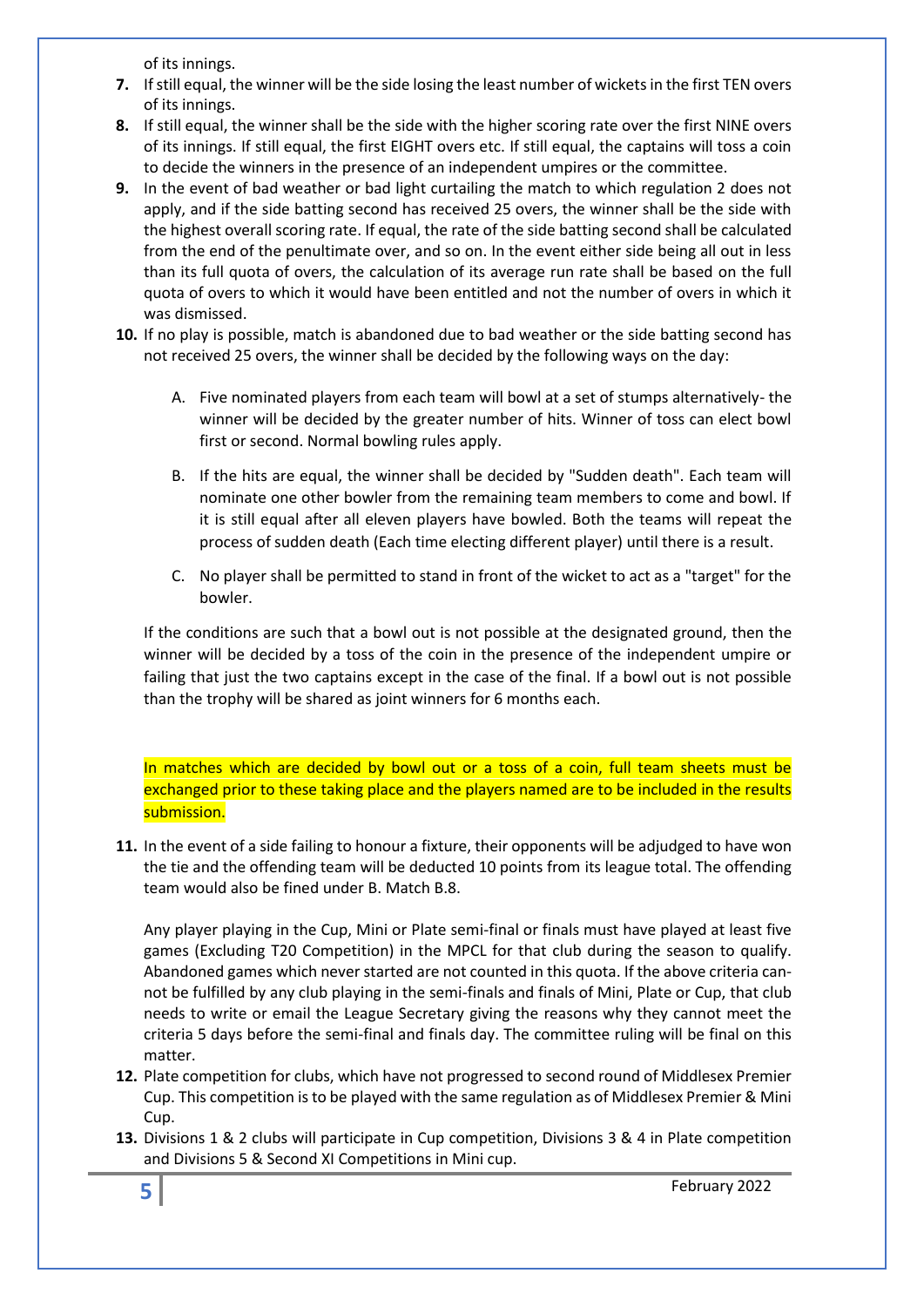# <span id="page-5-0"></span>**3 T20 Competition**

- 1. **Overall Control shall be with the MPCL committee**, who shall appoint an Organiser with specific responsibilities.
- 2. **Entry** is open to all MPCL Member Clubs.
- 3. **The Competition.** The entry fee £50 is payable by 1st February.
	- 3.1 The competition will commence on or about second week of June and end on or about last week of July.
	- 3.2 Format of the competition will be decided by the committee depending on the number of teams participating.

#### 4. **Qualification of Players**

- 4.1 All the players have to be registered with the league for that particular club.
- 4.2 First Class cricketers Division 5 may register  $1<sup>st</sup>$  class or overseas player for T20 purposes only.

#### **5. Match Arrangements**

- 5.1 Matches shall start at 6.00pm, captains or their deputies to toss for choice of innings 10 minutes before the scheduled start time. Matches can be started earlier if both captains agree as well as the umpire. In the event of a side not having anyone to toss at the appointed time, they shall be deemed to have lost the toss. There is no minimum player requirement to start the game. If both captains agree to delay the start as they are waiting for players or due to the weather, one over must be deducted for every 8 minutes lost. When both teams have agreed to delay the start and one subsequently becomes ready to start the team who still wants to wait will carry on losing an over every 4 mins until ready to start. The overs lost while both teams are waiting still stand. If a team wants to delay the start as it is waiting for its players, it can do so but it would lose an over for every four minutes of delay. Maximum time allowed to wait is 40 minutes. Each innings to last maximum of 80 minutes with a 10-minute interval. Matches should finish by 8.45pm but not later than 9pm. Time wasting must be avoided.
	- 5.2 It shall be the responsibility of the "Home" club (the first named club in any match pairing) to offer two alternative dates for a match within the timetable notified by the organiser, only of the two dates in the same week. The "Away" club is obliged to accept one of the dates offered.
	- 5.3 It shall be the responsibility of the "Home" club (the first named club in any match pairing) to notify the opponents and the organiser the full address and location of their Home Ground for each game being played five days prior to the date of the game. Both clubs should submit the match results on the league website by 12pm the following day.
- 5.4 Each club shall provide a scorer. Scorer could be playing/non-playing member or as agreed by both captains.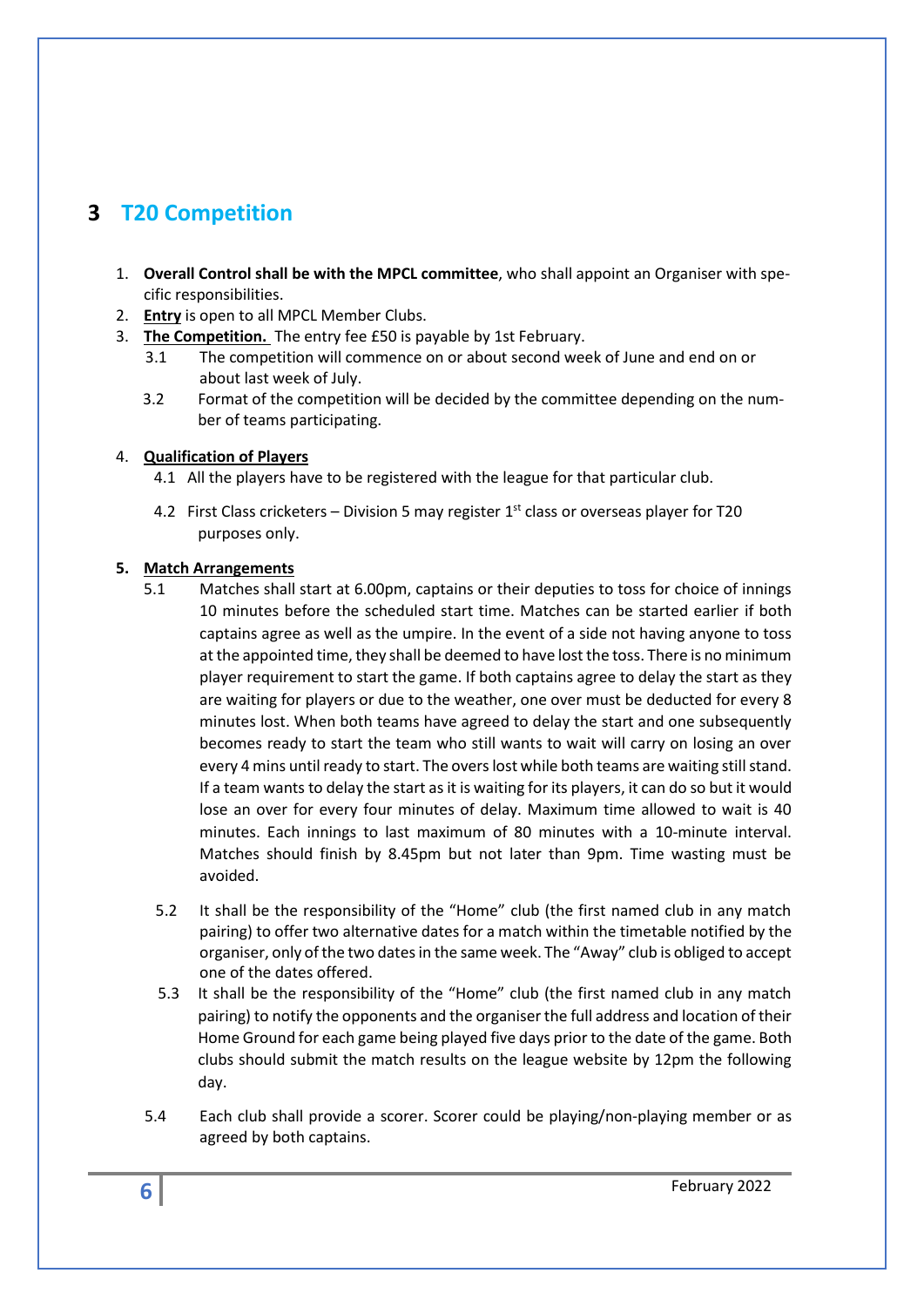- 5.5 League will appoint at least one neutral umpire for each match and cost will be £30 which should be shared by both teams.
- 5.6 Both teams will provide one semi new league match ball each for the match.
- 5.7 Trophy will be presented to the winner and runners up of the competition. There will be no individual trophies for runs or wickets achievement in individual match.
- 5.8 Sides failing to honour a fixture will have 5 points deducted from their first team league total. Away teams who cancel will also be liable to pay for the ground & umpire (if present or on route) costs.

#### **6. Playing Conditions**

The Laws of Cricket shall apply with the following exceptions.

- 6.1 Each innings shall consist of a maximum of 20 six ball over of which no bowler may bowl more than four overs. If a bowler is unable to complete an over, another player shall complete the over, each parts of the over counting as a full over to both bowlers but one over in the total number bowled in the innings.
- 6.2 Whilst a tie is when each side score an equal number of runs, a result will be decided in favour of the side, losing the fewer number of wickets. If equality continues, the result will be in favour of the side scoring the most runs in the first 10 overs, then 9 overs, then 8 overs etc.
- 6.3 The umpire is the sole judge for ground fitness and light. In a weather effected game the latest start time is 7.20 for a ten over a side game. In the event of inclement weather, if the match is called off by both captains, provided 10 overs have been bowled, the match will be decided on the greater run rate per over at the stage when the game is abandoned as compared with the run rate per over of the completed first innings. If less than 10 overs of the second innings have been completed, then the result will be a tie. In the event of final if the match is called off due to inclement weather, the result will be determined by bowl out (MPCL Cup, Mini and Plate Section 10 (a) to ( C)).

#### 6. 4 Over-Rates

A. The fielding side must be in position to bowl the first ball of the 20th over within 80 minutes of playing time

B. A 6 run penalty shall apply for each complete over not bowled in the required time, as determined by the umpires

C. In reduced over matches the fielding side has a one over leeway in addition to any time that the umpires may allow for stoppages

D. 20 overs shall be bowled and the penalty runs shall be added to the final total

E. Umpires are instructed to apply a strict interpretation of time wasting by the batsman (5 run penalties). Batsmen are expected to be ready for the start of a new over as soon as the bowler is ready to bowl.

F. The time allowed to each team to bowl its overs may be extended by the umpires in exceptional circumstances. The loss of two or more wickets in the penultimate over shall be regarded as exceptional circumstances but otherwise only if any relevant individual stoppage lasts longer than three minutes. Any such allowance must be agreed by the umpire(s) and notified to the teams at the time of the occurrence. The scorers are to be informed as soon as practicable.